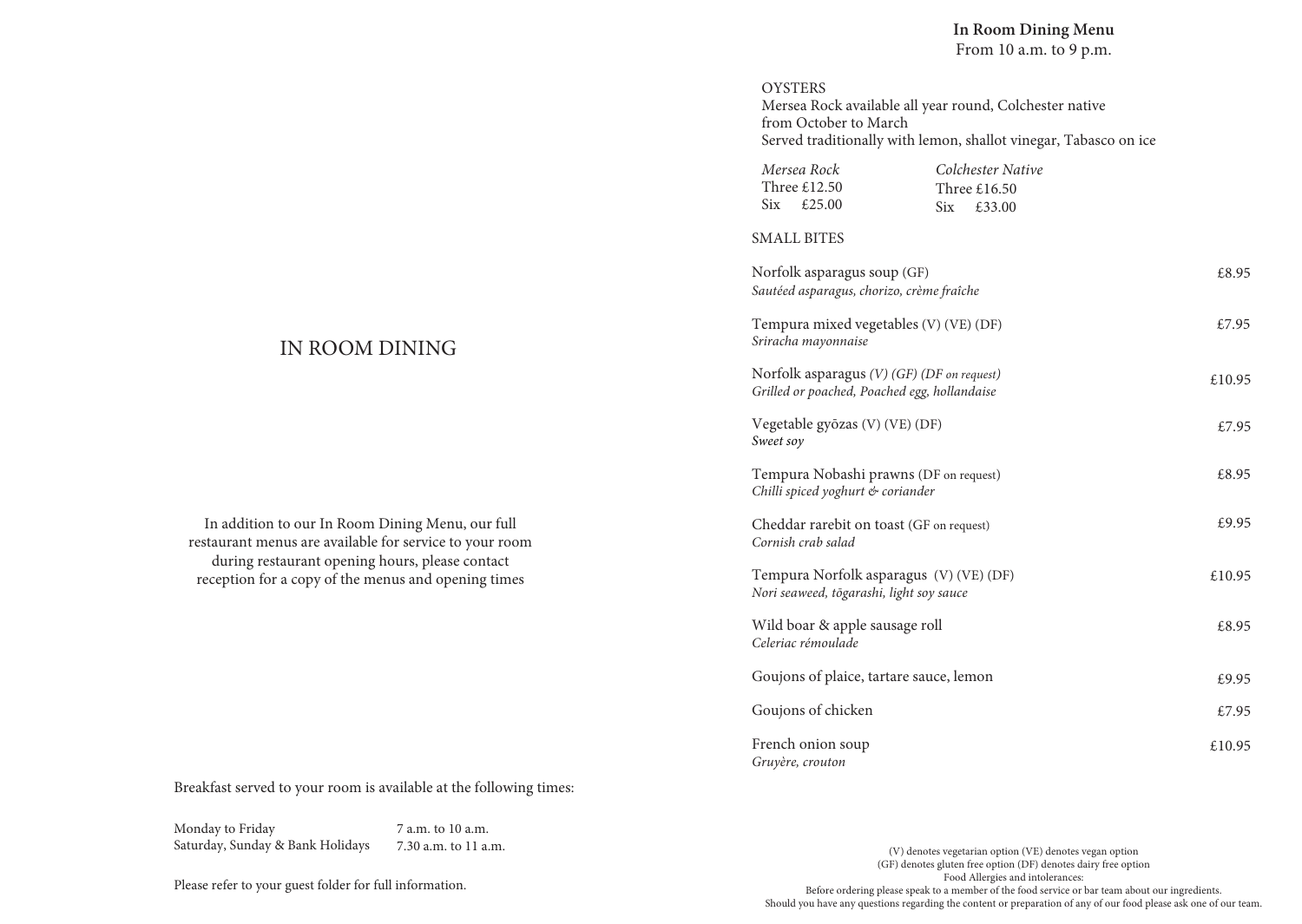# SANDWICHES

# MAIN BITES

| Mature cheddar toasted sandwich (V) (GF on request)<br>Rosemary fries                                       | £7.95  | GreyFriars 6oz steak burger<br>Toasted brioche bap, caramelised red onions, tomato mayonnaise,<br>Little Gem lettuce, rosemary fries or hand cut chips                       | £14.95     |
|-------------------------------------------------------------------------------------------------------------|--------|------------------------------------------------------------------------------------------------------------------------------------------------------------------------------|------------|
| Mature cheddar & ham toasted sandwich (GF on request)                                                       | £9.95  | Add: Cheese or Bacon or Mushroom                                                                                                                                             | £1.50 each |
| Rosemary fries<br>GreyFriars club sandwich<br>Chicken, bacon, tomato, egg mayonnaise, Little Gem lettuce,   | £14.50 | Chilli battered halloumi cheese burger (V)<br>Toasted brioche bap, Beefsteak tomato, tomato mayonnaise, dill pickle,<br>Little Gem lettuce, rosemary fries or hand cut chips | £13.95     |
| rosemary fries<br>Toasted Reuben sandwich<br>Pastrami, sauerkraut, Swiss cheese, Marie Rose, rosemary fries | £15.50 | Free range corn fed chicken<br>Pappardelle pasta, Norfolk asparagus, broad beans,<br>peas, marjoram, wild garlic cream, Parmesan                                             | £25.95     |
| Prawn sandwich<br>Martini cocktail sauce, dill, Iceberg lettuce,                                            | £13.50 | Plaice Goujons<br>Rosemary fries or hand cut chips, pea purée, tartare sauce, lemon                                                                                          | £18.50     |
| lightly salted Fairfields potato crisps<br>Coronation tofu (V) (VE) (DF)                                    | £11.50 | Chilli Crab linguine<br>Creamed crab bisque, dill, lime                                                                                                                      | £19.95     |
| Apricots, lightly salted Fairfields potato crisps<br><b>SALADS</b>                                          |        | Risotto primavera (V/VE/DF on request)<br>Mixed green vegetables, Parmesan                                                                                                   | £18.50     |
| Classic Caesar<br>Cos lettuce, Caesar dressing, Parmesan shavings, toasted croûtons                         | £8.95  | 6oz Rump Steak (DF) (GF)<br>Hand cut chips, roasted shallot, tomato, served with a choice of<br>Béarnaise, blue cheese or peppercorn sauce                                   | £22.95     |
| Add grilled chicken breast                                                                                  | £4.00  | Fish Pie                                                                                                                                                                     | £19.95     |
| <b>SIDES</b>                                                                                                |        | Fish & prawn mornay, boiled egg, dill, topped with creamed potato with<br>panko crumb.                                                                                       |            |
| Hand cut chips or rosemary fries (V) (VE/DF on request)                                                     | £3.95  |                                                                                                                                                                              |            |
| Norfolk asparagus, buttered or olive oil (V) (VE) (GF) (DF)                                                 | £3.95  |                                                                                                                                                                              |            |
| Truffle fries, Parmesan                                                                                     | £4.95  |                                                                                                                                                                              |            |
| Mixed green vegetables (V) (VE) (GF) (DF)                                                                   | £3.95  |                                                                                                                                                                              |            |
| Tomato & onion salad (V) (VE) (GF) (DF)                                                                     | £3.95  |                                                                                                                                                                              |            |
| Classic Caesar salad                                                                                        | £4.95  |                                                                                                                                                                              |            |
| Lightly salted Fairfields crisps (V) (VE) (DF) (GF)                                                         | £2.50  |                                                                                                                                                                              |            |

(V) denotes vegetarian option (VE) denotes vegan option (GF) denotes gluten free option (DF) denotes dairy free option Food Allergies and intolerances: Before ordering please speak to a member of the food service or bar team about our ingredients. Should you have any questions regarding the content or preparation of any of our food please ask one of our team.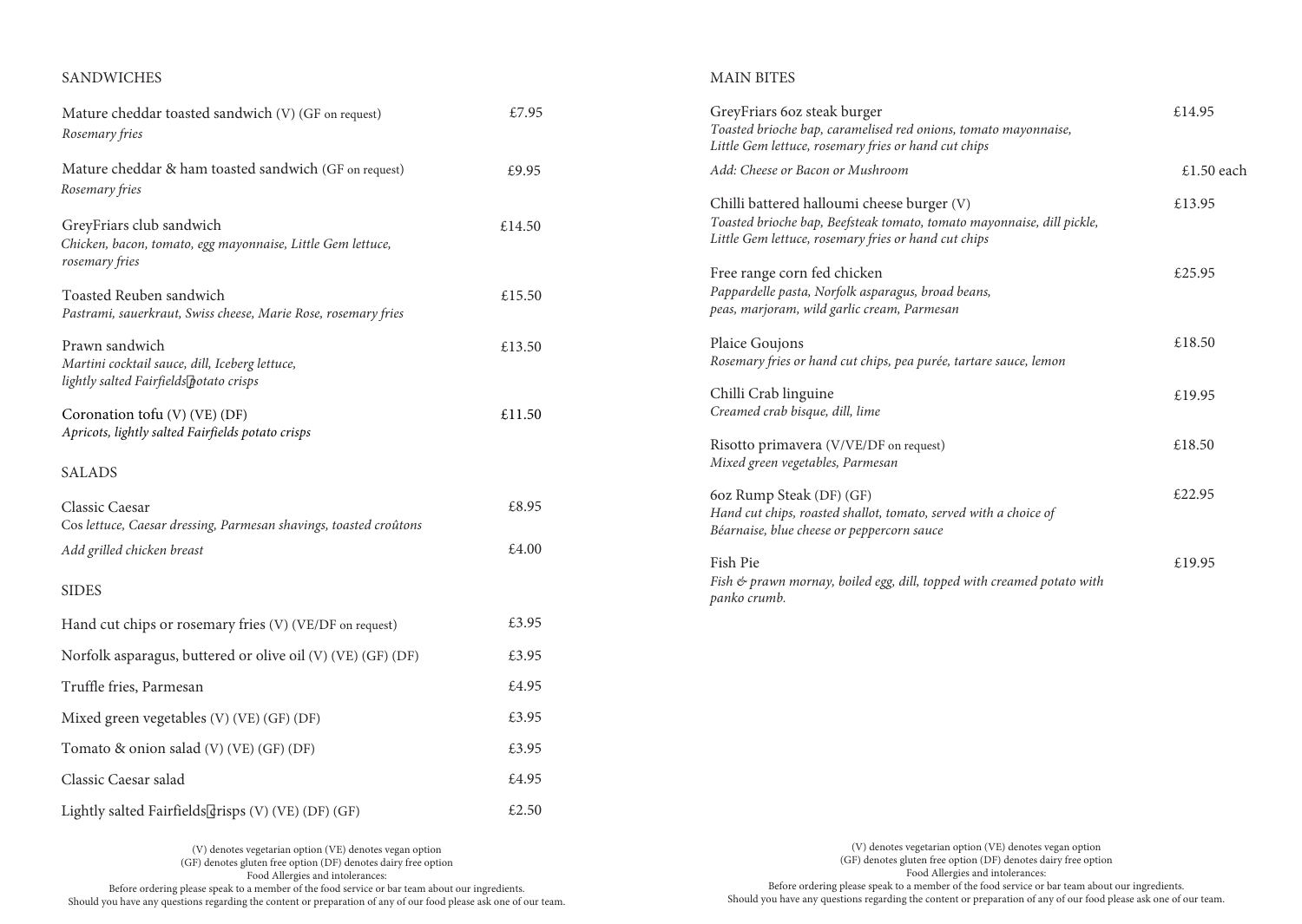## DESSERTS

| Warm chocolate brownie (V) (GF)<br>Chocolate crumb, vanilla ice cream                                                                                                                                                                                                                                                                                                                                                                                                     | £6.50  |  |
|---------------------------------------------------------------------------------------------------------------------------------------------------------------------------------------------------------------------------------------------------------------------------------------------------------------------------------------------------------------------------------------------------------------------------------------------------------------------------|--------|--|
| Pineapple tarte tatin (V) (VE) (GF) (DF)<br>Pineapple crisp, coconut sorbet                                                                                                                                                                                                                                                                                                                                                                                               | £8.25  |  |
| GreyFriars sticky toffee pudding (V)<br>Cinnamon tuile, vanilla ice cream                                                                                                                                                                                                                                                                                                                                                                                                 | £7.95  |  |
| Great British artisan cheese plate (V) (GF)<br>Quince jelly, savoury biscuits, walnuts, celery & grapes                                                                                                                                                                                                                                                                                                                                                                   | £11.50 |  |
| Selection of our own ice creams or sorbets (V) (VE) (GF) (DF)<br>Please ask for today's choices                                                                                                                                                                                                                                                                                                                                                                           | £6.75  |  |
| <b>GREYFRIARS CREAM TEA</b><br>Baked scone served with clotted cream and home-made strawberry<br>preserve with a pot of tea of your choice, served with milk or lemon                                                                                                                                                                                                                                                                                                     | £7.50  |  |
| <b>LOUNGE AFTERNOON TEA</b>                                                                                                                                                                                                                                                                                                                                                                                                                                               | £16.95 |  |
| Sandwiches<br>Poached Chalk stream trout, lemon & tarragon mayonnaise   Granary bread<br>Free range egg, chive mayonnaise   White bread<br>Lincolnshire Poacher cheese, GreyFriars tomato chutney  Tomato bread<br>Coronation chicken, apricots, toasted almonds   White bread                                                                                                                                                                                            |        |  |
| Alternatively, with our Vegetarian or Vegan sandwich selection<br>Free range egg, chive mayonnaise   White bread<br>Lincolnshire Poacher cheese, GreyFriars tomato chutney   White bread<br>Carrot & raisin, walnut mayonnaise   Rye bread<br>Aubergine baba ghanoush, grilled Peppadew, basil   Tomato bread<br>Ċ<br>Scones<br>Baked scones served with clotted cream and GreyFriars strawberry<br>preserve with a pot of tea of your choice, served with milk or lemon. |        |  |
| <b>CLOTTED CREAM</b><br><b>GREYFRIARS STRAWBERY PRESERVE</b>                                                                                                                                                                                                                                                                                                                                                                                                              |        |  |
| EXTRA PORTION £1.00 EACH                                                                                                                                                                                                                                                                                                                                                                                                                                                  |        |  |
|                                                                                                                                                                                                                                                                                                                                                                                                                                                                           |        |  |

(V) denotes vegetarian option (VE) denotes vegan option (GF) denotes gluten free option (DF) denotes dairy free option Food Allergies and intolerances: Before ordering please speak to a member of the food service or bar team about our ingredients. Should you have any questions regarding the content or preparation of any of our food please ask one of our team.

# **In Room Twilight Dining Menu**

From 9 p.m. - 7 a.m.

| Classic Caesar<br>Cos lettuce, Caesar dressing, Parmesan shavings, toasted croûtons                                                                                                                                                                                                                      | £8.95  |
|----------------------------------------------------------------------------------------------------------------------------------------------------------------------------------------------------------------------------------------------------------------------------------------------------------|--------|
| Add grilled chicken breast                                                                                                                                                                                                                                                                               | £.4.00 |
| Finger sandwich selection (GF on request)<br>Poached Chalk stream trout, lemon & tarragon mayonnaise   Granary bread<br>Free range egg, chive mayonnaise   White bread<br>Lincolnshire Poacher, GreyFriars' tomato chutney   Tomato bread<br>Coronation chicken, apricots, toasted almonds   White bread | £8.95  |
| Vegetarian & vegan finger sandwich selection (V) (VE) (GF) (DF)<br>Aubergine baba ghanoush, grilled Peppadew, basil   Tomato bread<br>Carrot & raisin, walnut mayonnaise   White bread<br>Coronation tofu, apricots   White bread<br>Pink lady apple, vegan cheese slaw   Tomato bread                   | £8.95  |
| <b>DESSERTS</b>                                                                                                                                                                                                                                                                                          |        |
| Great British artisan cheese plate (V) (GF)<br>Quince jelly, savoury biscuits, walnuts, celery $\mathfrak{G}$ grapes                                                                                                                                                                                     | £11.50 |
| Selection of our own ice creams or sorbets $(V)$ $(VE)$ $(GF)$ $(DF)$<br>Please ask for today's choices                                                                                                                                                                                                  | f.6.75 |

(V) denotes vegetarian option (VE) denotes vegan option (GF) denotes gluten free option (DF) denotes dairy free option Food Allergies and intolerances: Before ordering please speak to a member of the food service or bar team about our ingredients. Should you have any questions regarding the content or preparation of any of our food please ask one of our team.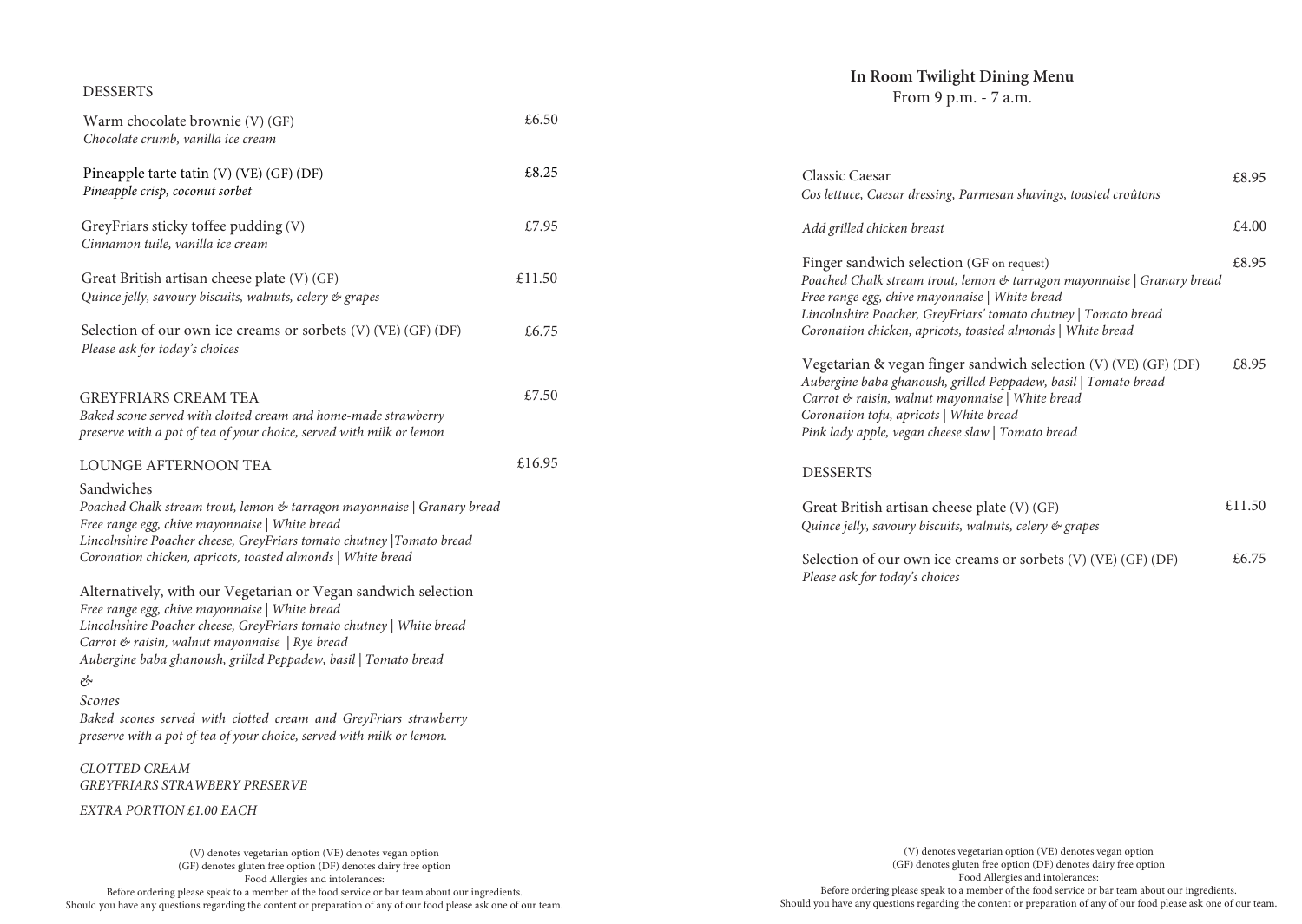#### GREYFRIARS' TEA SELECTION £3.50

The following tea is sourced and selected by JING Tea

#### Assam Breakfast

Assam, India

*This signature breakfast tea has been meticulously selected during the prime second flush, and expertly blended to promote the diverse qualities of bold Assam terroir: assertive strength, honeyed-malt, and truly rich flavour.*

#### Earl Grey

#### Ruhuna, Sri Lanka

*To create this definitive version of Earl Grey tea, quality ingredients were selected that perfectly balance one another: a full-bodied base black tea from Sri Lanka, the zesty note from natural bergamot and a sprinkling of bright blue cornflowers.*

## Darjeeling Second Flush

# West Bengal, India

*Our tippy Darjeeling Second Flush tea encapsulates the best of the summer season of this famous region. Lighter and more fragrant than other Indian black teas, this particular Darjeeling tea combines warming and comforting aromatic flavours with a deeply refreshing taste and enough body to make it a classic afternoon tea.*

# Organic Jade Sword

## Hunan, China

*This unique interpretation of 'Mao Feng', is one of China's most widely enjoyed green teas. The mist that protects the bushes from sunlight in the tea gardens, prevents the production of bitterness in the leaves, rendering a sweet, succulent flavour. Simple handbaking completes this very fresh, green tea which, upon infusion, reveals a delicate, floral aroma and vegetal character.*

#### Jasmine Silver Needle

#### Yunnan, China

*The young tea buds are plucked whole and dried slowly during the spring season. Their delicate texture and sweet taste offer the perfect base for natural scenting in the height of summer. The tea is laid with fresh jasmine flowers for five consecutive nights, releasing enticing aromas as they bloom.*

#### HERBAL INFUSIONS £3.50

# White Peony

# Fujian, China

*Sets of two deep green leaves, and a downy silver bud produce a pale golden green infusion full of sweet notes of honey and refreshing cucumber and melon. This White Peony combines the delicate flavour of Silver Needle white tea with the depth and complexity of a green tea.*

## Lemon Verbena

#### Agadir, Morocco

*The highest grade loose Lemon Verbena leaf has been picked and dried slowly to retain the vivid flavour of this beautiful plant, revealing a graceful lemon-pine freshness.*

# Peppermint Leaf

## Bavaria, Germany

*A high-quality, loose leaf peppermint tea picked whole and slowly dried to retain essential oils, colour and flavour, rendering an intensely refreshing, smooth and invigorating infusion with a long finish. Packed into our airtight double zip-locked bags for ultimate freshness.*

#### Chamomile Flowers

#### Slavonia, Croatia

*Composed only of the freshest, brightest and whole loose leaf chamomile flowers for a clean and fresh, caffeine-free infusion with clear chamomile taste. Our Chamomile Tea is dried slowly to retain essential oils, flavour and aroma, ideal to enjoy at any time of the day.*

#### Nespresso Coffee

| Americano      | £3.00 | Espresso    | £3.00 |
|----------------|-------|-------------|-------|
| Espresso Large | £3.50 | Flat White  | £3.50 |
| Macchiato      | £3.50 | Cappuccino  | £3.50 |
| Latte          | £3.50 | Iced Coffee | £3.50 |

Plus your choice of syrup, caramel, vanilla, cinnamon, hazelnut or chocolate (25p extra)

| Cafetière | Hot Chocolate |
|-----------|---------------|
| £.5.00    | £4.50         |